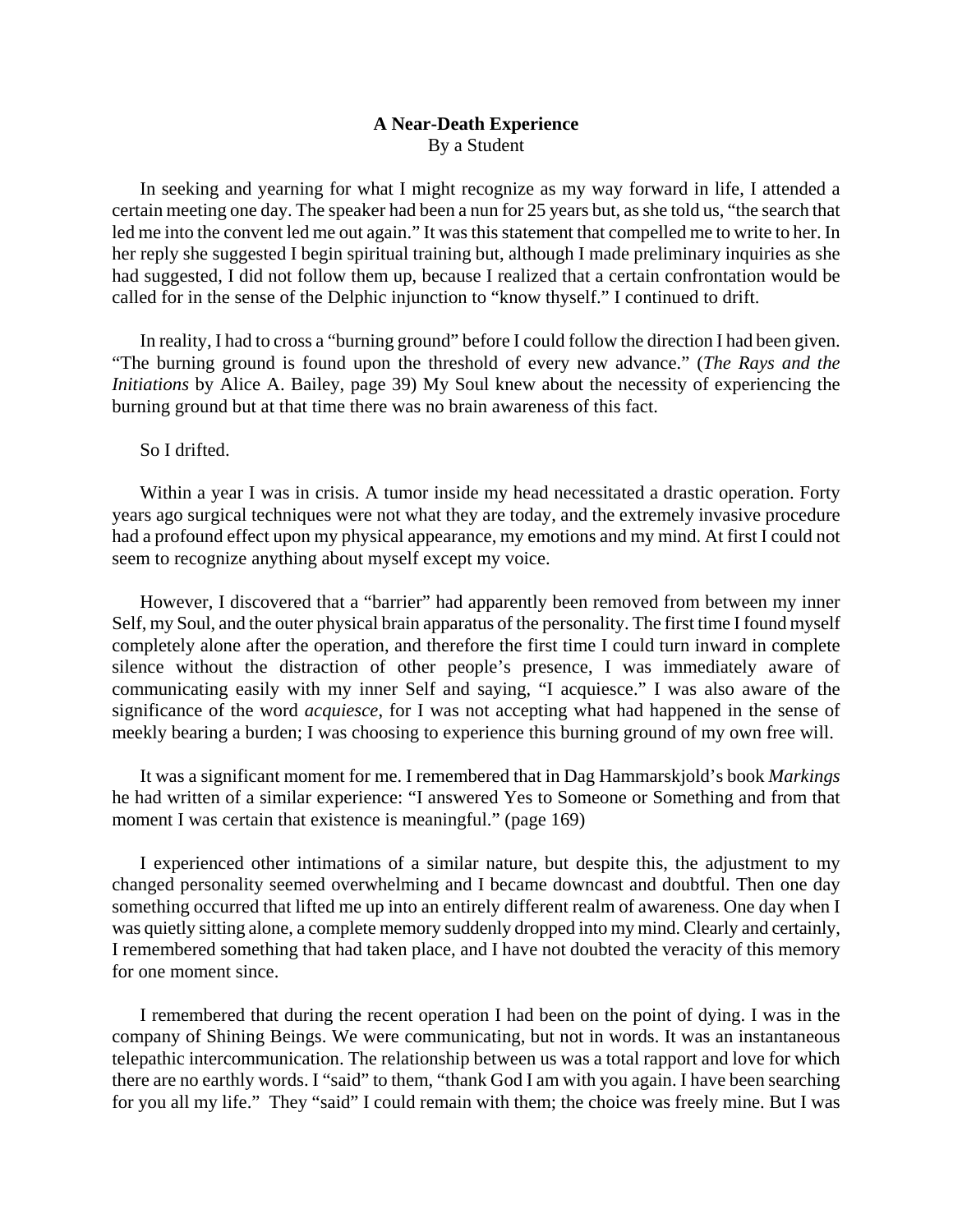aware of another deeper realization: I had not fulfilled some part of a group enterprise that I had originally set out to take part in. There was no hint of reproach or censure from these Beings — only total and understanding love. I, in my own consciousness, radiated the same quality of love towards them.

 I made the choice to return to the outer physical plane to try again to fulfill my potential and measure up to the part I had agreed to play. I was then aware of a very definite "descent." I sank downward into a very murky, dark, watery realm. It seemed a long way down and the descent was accompanied by a sensation of dread.

 This memory coming into my brain awareness strengthened my personality and gave me the courage to continue with my life. I now had a strong orientation towards the meaning and purpose of that life. I followed the direction given me by the former nun the previous year and have been a student of the Ageless Wisdom teachings ever since that time.

 What struck me at the beginning was the absolute integrity of this spiritual approach. A sense of this can be gained from the Foreword to the books by Alice A. Bailey:

If the teaching conveyed calls forth a response from the illumined mind of the worker in the world, and brings a flashing forth of his intuition, then let that teaching be accepted. But not otherwise. If the statements meet with eventual corroboration, or are deemed true under the test of the Law of Correspondences, then that is well and good. But should this not be so, let not the student accept what is said.

 I have found that by following the threefold discipline involved – meditation, study and service – it is possible to corroborate the teachings, especially when working with a group, even though that group may not meet on a personal basis. Minds meditating together seem to be able to comprehend more, and the resulting service of the individuals concerned is empowered as they carry on their independent lives in their own environments.

 We are told that the evolutionary process is directed by a Hierarchy of Intelligences who have Themselves reached far into higher states of consciousness. We are told that this Hierarchy can be identified as the Kingdom of Souls. They have walked the same Path we now tread. They have undergone similar experiences, sufferings and trials just as we are now. In the end they have broken through to higher realms of consciousness. As Souls They embody the quality of love, and They direct Their efforts toward the evolutionary process of this planet.

 It seems reasonable that there are such grades of advanced Beings, existing as mediators between the divine Creator of the vast universe and the teeming millions of human beings living on planet Earth. Members of the Spiritual Hierarchy can be likened to executives working behind the scenes as the guides of humanity.

 In that case, it may be asked why the world is in so chaotic a state! This is because free will is an aspect of the Plan. Humanity determines its own destiny, just as I was allowed to do in my confused early years. The evolving consciousness of humanity is part of the divine Plan. The Spiritual Hierarchy can impress those who are able to respond so that through the inflow of ideas and through